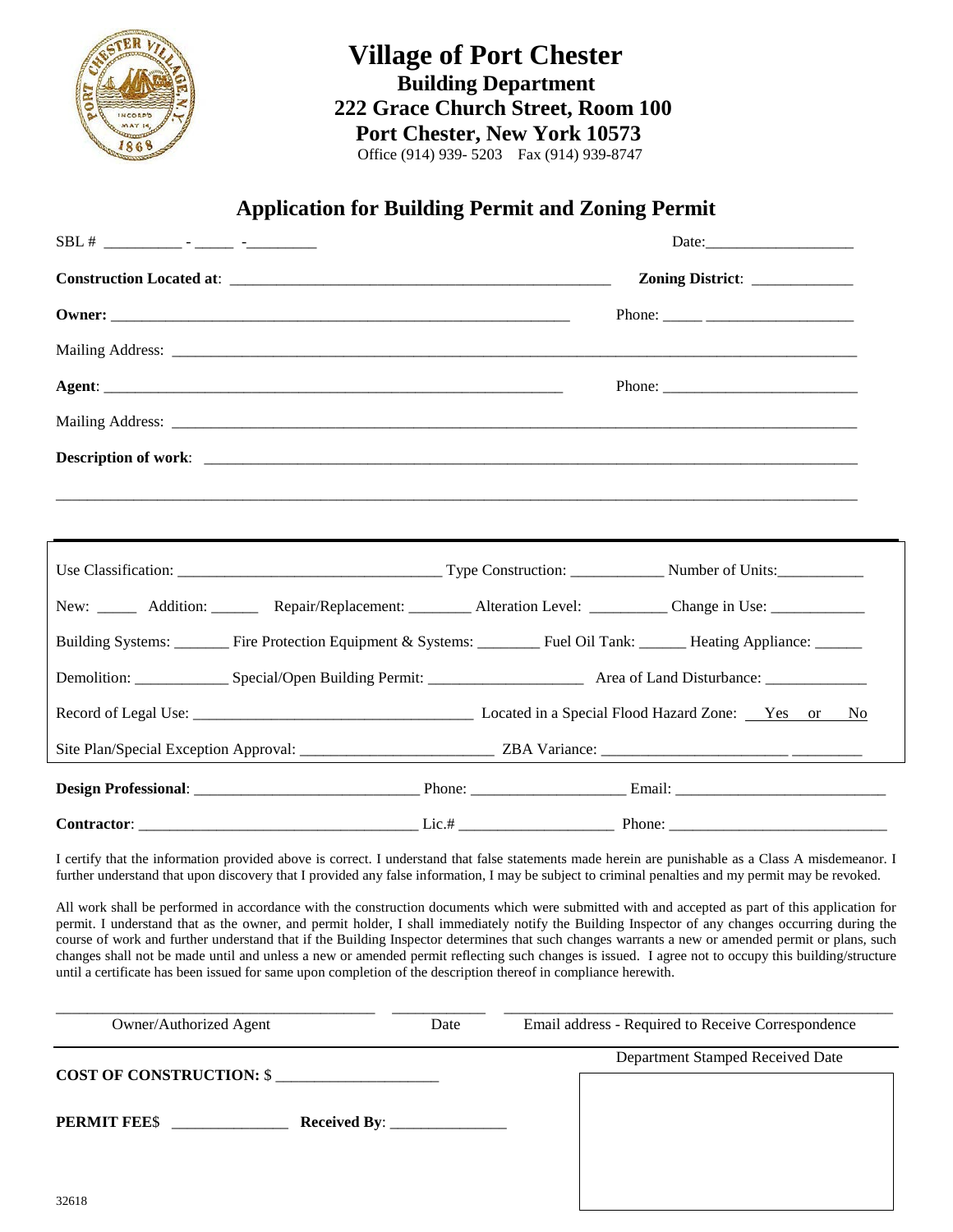

 **Village of Port Chester Building Department 222 Grace Church Street, Room 100 Port Chester, New York 10573**Office (914) 939- 5203 Fax (914) 939-8747

## **OWNER CONSENT & AUTHORIZED AGENT FORM**

Property Address: \_\_\_\_\_\_\_\_\_\_\_\_\_\_\_\_\_\_\_\_\_\_\_\_\_\_\_\_\_\_\_\_\_\_\_

|                     | owner or Corporate Officer of the above mentioned property |
|---------------------|------------------------------------------------------------|
| and mailing address |                                                            |
| do hereby authorize | and (mailing address)                                      |

to act as my agent representing me in applying for and obtaining, permits, scheduling inspection and obtaining certificates from the Village of Port Chester.

\_\_\_\_\_\_\_\_\_\_\_\_\_\_\_\_\_\_\_\_\_\_\_\_\_\_\_\_\_\_\_\_\_\_\_\_\_\_\_\_\_\_\_\_\_\_\_\_\_\_\_\_\_\_\_\_\_\_\_\_\_\_\_\_\_\_\_\_\_\_\_\_\_\_\_\_\_\_\_\_\_\_\_\_\_\_\_\_\_,

I, as owner or Corporate Officer of this property, understand that I am responsible for any information, work submitted and performed by my authorized agent. I further understand that each time my authorized agent applies for a permit, that he/she must resubmit a new updated agent authorization form to the Village of Port Chester.

| Property Owner or Corporate Officers signature                                                                                                                                                                                                                                                                                                                                                                            | Date: $\qquad \qquad$ |
|---------------------------------------------------------------------------------------------------------------------------------------------------------------------------------------------------------------------------------------------------------------------------------------------------------------------------------------------------------------------------------------------------------------------------|-----------------------|
| Phone # $($ )                                                                                                                                                                                                                                                                                                                                                                                                             |                       |
|                                                                                                                                                                                                                                                                                                                                                                                                                           |                       |
| State of $\frac{1}{\sqrt{1-\frac{1}{\sqrt{1-\frac{1}{\sqrt{1-\frac{1}{\sqrt{1-\frac{1}{\sqrt{1-\frac{1}{\sqrt{1-\frac{1}{\sqrt{1-\frac{1}{\sqrt{1-\frac{1}{\sqrt{1-\frac{1}{\sqrt{1-\frac{1}{\sqrt{1-\frac{1}{\sqrt{1-\frac{1}{\sqrt{1-\frac{1}{\sqrt{1-\frac{1}{\sqrt{1-\frac{1}{\sqrt{1-\frac{1}{\sqrt{1-\frac{1}{\sqrt{1-\frac{1}{\sqrt{1-\frac{1}{\sqrt{1-\frac{1}{\sqrt{1-\frac{1}{\sqrt{1-\frac{1}{\sqrt{1-\frac{1$ |                       |
| County of $\frac{1}{\sqrt{1-\frac{1}{\sqrt{1-\frac{1}{\sqrt{1-\frac{1}{\sqrt{1-\frac{1}{\sqrt{1-\frac{1}{\sqrt{1-\frac{1}{\sqrt{1-\frac{1}{\sqrt{1-\frac{1}{\sqrt{1-\frac{1}{\sqrt{1-\frac{1}{\sqrt{1-\frac{1}{\sqrt{1-\frac{1}{\sqrt{1-\frac{1}{\sqrt{1-\frac{1}{\sqrt{1-\frac{1}{\sqrt{1-\frac{1}{\sqrt{1-\frac{1}{\sqrt{1-\frac{1}{\sqrt{1-\frac{1}{\sqrt{1-\frac{1}{\sqrt{1-\frac{1}{\sqrt{1-\frac{1}{\sqrt{1-\frac{$ |                       |
|                                                                                                                                                                                                                                                                                                                                                                                                                           |                       |
| By _________________________, who is personally known to me or as identification shown:                                                                                                                                                                                                                                                                                                                                   |                       |
|                                                                                                                                                                                                                                                                                                                                                                                                                           |                       |
|                                                                                                                                                                                                                                                                                                                                                                                                                           |                       |

| Notary Public Signature: |  |
|--------------------------|--|
|                          |  |

Printed Name of Notary:\_\_\_\_\_\_\_\_\_\_\_\_\_\_\_\_\_\_\_\_\_\_

My commission expires:\_\_\_\_\_\_\_\_\_\_\_\_\_\_\_\_\_\_\_\_\_\_\_\_\_ Commission #\_\_\_\_\_\_\_\_\_\_\_\_\_\_\_\_\_\_\_\_\_\_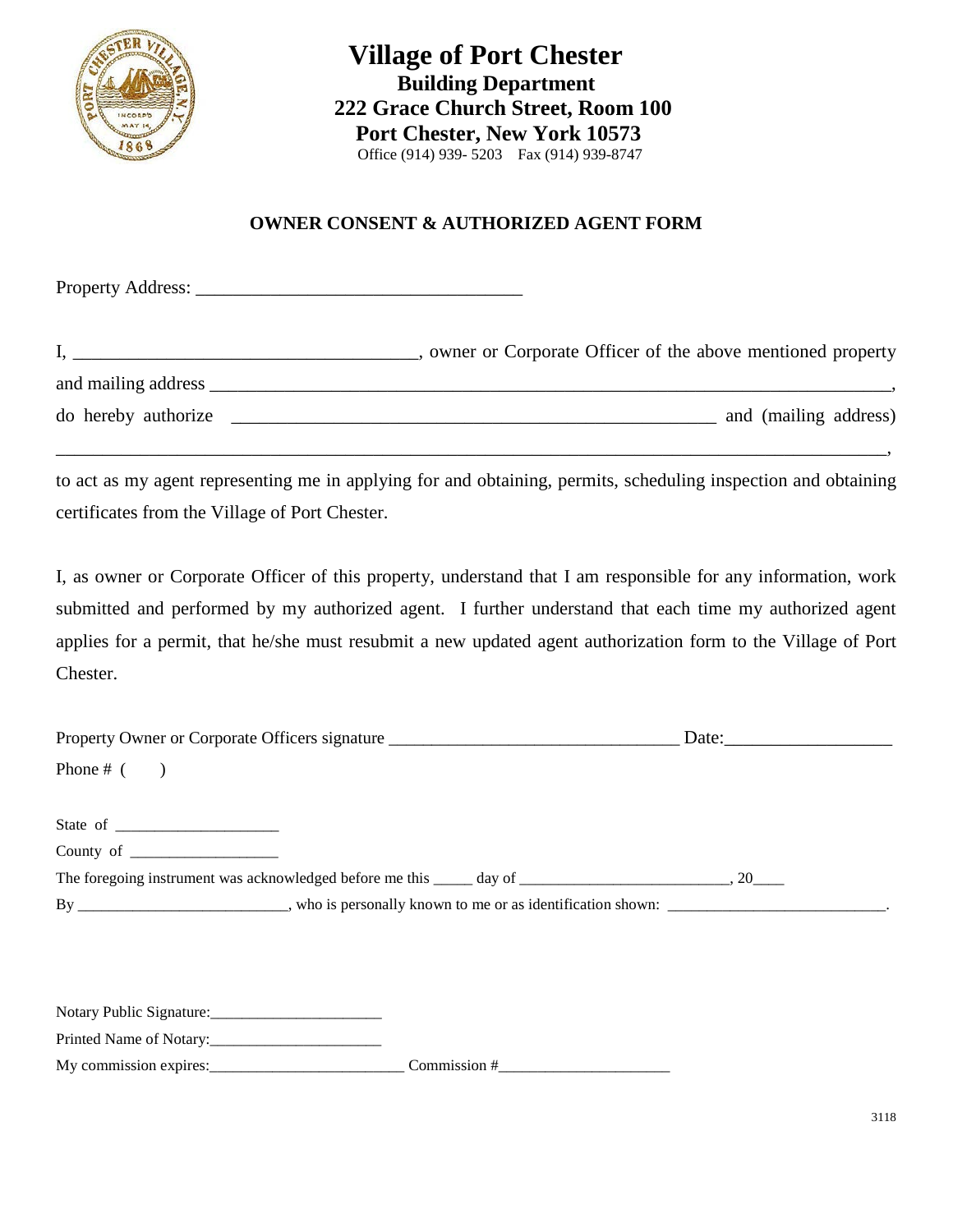

# **Building Department**

Village of Port Chester 222 Grace Church Street Port Chester, New York 10573

(914) 939-5203 Fax (914) 939-8747

# **Requirements for Submission of Building Permit Application**

- Application to obtain Building Permit must be completely filled out, signed, and **notarized** by the owner and applicant.
- The Section/Block/Lot may be obtained from the Tax Assessor's Office at 10 Pearl Street, Port Chester, NY (914) 939-3566, or online at http://giswww.westchestergov.com/taxmaps/default.aspx?sMun=Portchester
- **Three** sets of SEALED plans/ Four sets are required if application requires ABR approval.
- All plans/ drawings and surveys submitted require an electronic submission in PDF format.
- A SURVEY is required and must be submitted for all new structures, additions, & decks.
- **Insurance Certificates:** 
	- o Accord Forms are not acceptable as proof of insurance.
	- o Worker's Compensation insurance, on the NY state 105.2 form or similar.
	- o Disability insurance, presented on the NY state 120.1 form or similar.
	- o Notate location of work on all forms.
	- o All insurance forms must name the Village of Port Chester as Certificate Holder, see below:

Village of Port Chester 222 Grace Church Street Port Chester, NY 10573

- o Samples of insurance forms are included in the Building Permit Application packet.
- A copy of the Westchester County Home Improvement license must be submitted for all work done on 1 & 2 family dwellings.
- Plumbers, Electricians, and any other specialized trade requiring a license must obtain & submit a separate permit application and provide proof of licensing and insurance.
- If the application is to correct/remove/restore existing violations, a copy of said Violation Notice and/ or Appearance Ticked **MUST** be submitted with the application.
- **APPLICATIONS can be submitted to the Building Department Monday thru Friday, from 9:00 am to 4:00 pm.**
- ADDITIONS, DECKS & POOLS:

Applications must be accompanied by a current survey of the property showing the addition, pool and/ or deck on the property with the distance of the deck or pool from all property lines and structures. This survey is for the purpose of conducting a zoning review prior to the issuance of a building permit.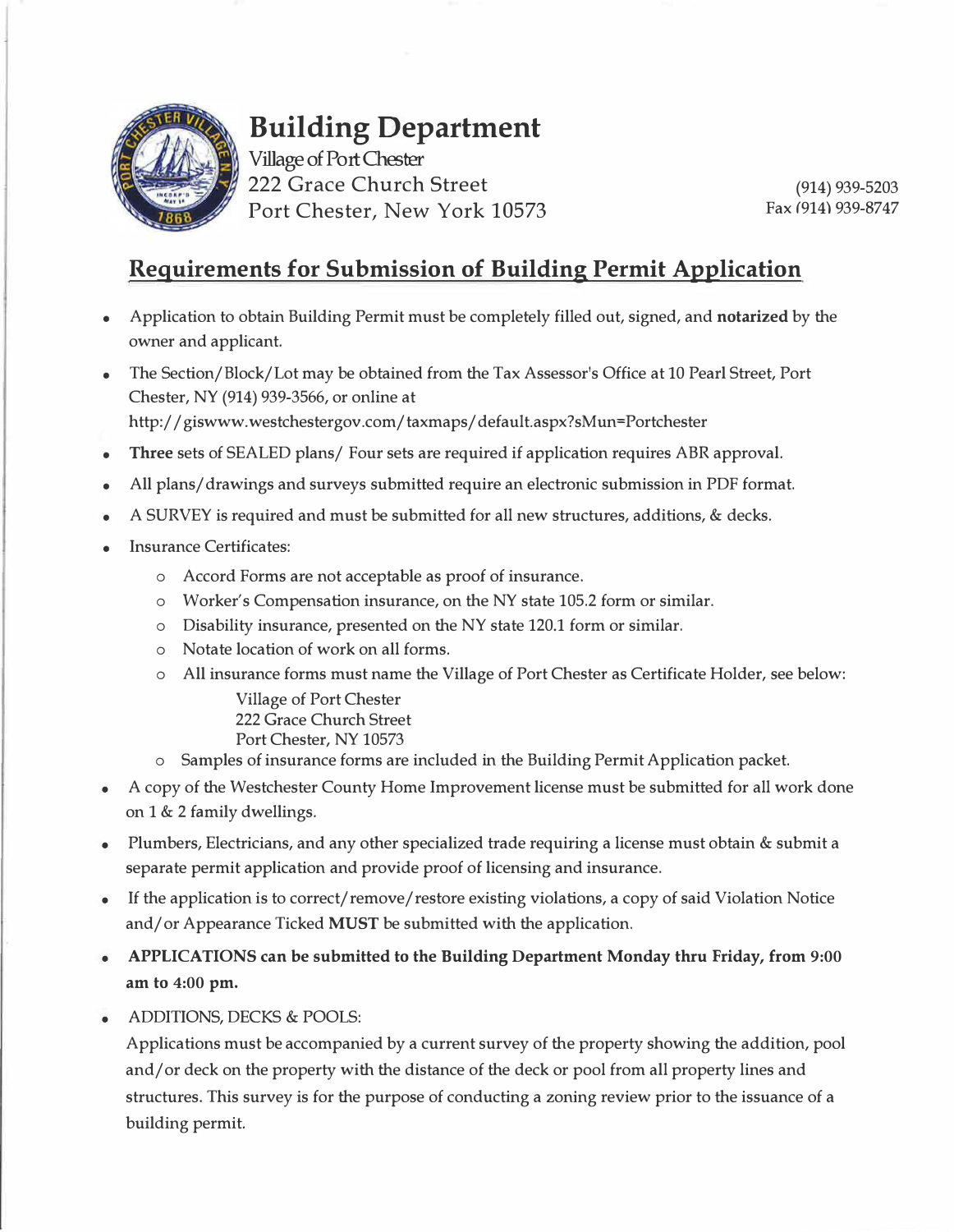

# **Building Department**

**Village of Port Chester** <sup>222</sup>**Grace Church Street Port Chester, New York 10573**  (914) 939-5203 Fax (914) 939-8747

Address:

#### **Building Permit Application**

- D Building Permit Application *(Completed)*
- □ *(Building Permit Application Can Be Used for: Sprinkler, HVAC, & Fire Alarm Installations)*
- □ Westchester County Home Improvement License *(Required/or /&2 Family Homes)*
- D License For Specialized Trade *(Sprinkler, HVAC, & Fire Alarm if applicable)*
- $\Box$  3 Sets of Architectural/Engineer Stamped Plans
- $\Box$  1 Electronic Submission in PDF Format OR 1Set11x17 Architectural/Engineer Stamped Plans
- □ Proof of Workers Comp Insurance *(Village of Port Chester as Certificate Holder) Separate form*
- D Proof of Disability Insurance *(Village of Port Chester as Certificate Holder) Separate form*
- □ Survey *(stamped and signed by a licensed surveyor, if applicable)*
- $\Box$  Check *(in the appropriate amount)* written out to the Village of Port Chester
- □ Owner Affidavit
- $\Box$  Copy of Violation or Building Department Referral *(if applicable)*

#### **Certificate of Occupancy** *(CO)*

- D Certificate of Occupancy Application *(Completed)*
- D As-Built Plans *(ifapplicable)*
- D As-Built Survey *(ifapplicable)*
- $\Box$  Affidavit of Cost
- $\Box$  Underwriters Certificate of Electrical Inspection
- □ Check *(in the appropriate amount)* written out to the Village of Port Chester

### **Building Permit Amendment**

- D Building Permit Amendment Application *(Completed with original permit number)*
- $\Box$  3 Sets of Architectural/Engineer Stamped Plans showing change(s)
- $\Box$  1 Electronic Submission in PDF Format OR 1Set11x17 Architectural/Engineer Stamped Plans
- $\Box$  Check *(in the appropriate amount)* written out to the Village of Port Chester

#### **Architectural Board of Review** *(check all that apply)*

- D 1 Building Permit Applications *(Completed) or*
- D Sign Permit Applications *(Completed)*
- $\Box$  3 Sets of Architectural/Engineer Stamped Plans
- $\Box$  1 Electronic Submission in PDF Format OR 1Set11x17 Architectural/Engineer Stamped Plans
- D Pictures *(left and right of structure or proposed structure) 3 pictures total*
- $\Box$  Check *(in the appropriate amount)* written out to the Village of Port Chester

#### **Plumbing Permit/Electrical Permit/ Tank Permit**

- D Permit Application *(Building Permit No. if applicable)*
- $\Box$  Copy of Required License
- D ProofofWorkers Comp/Disability Insurance *(Village of Port Chester as Certificate Holder) Separate form*
- □ Check *(in the appropriate amount)* written out to the Village of Port Chester
- □ 3<sup>rd</sup> Part Electrical Underwriters Application *(Electrical Permits Only)*

PLEASE BE **ADVISED:** Incomplete or partial applications will **N**OT be accepted. Submittal does not guarantee that a Permit or Certificate of Occupancy will be issued. Permits will be reviewed for completeness and issued in **approximately 1 to 3 weeks**. A call will be made when the permit has been issued and is ready for pickup.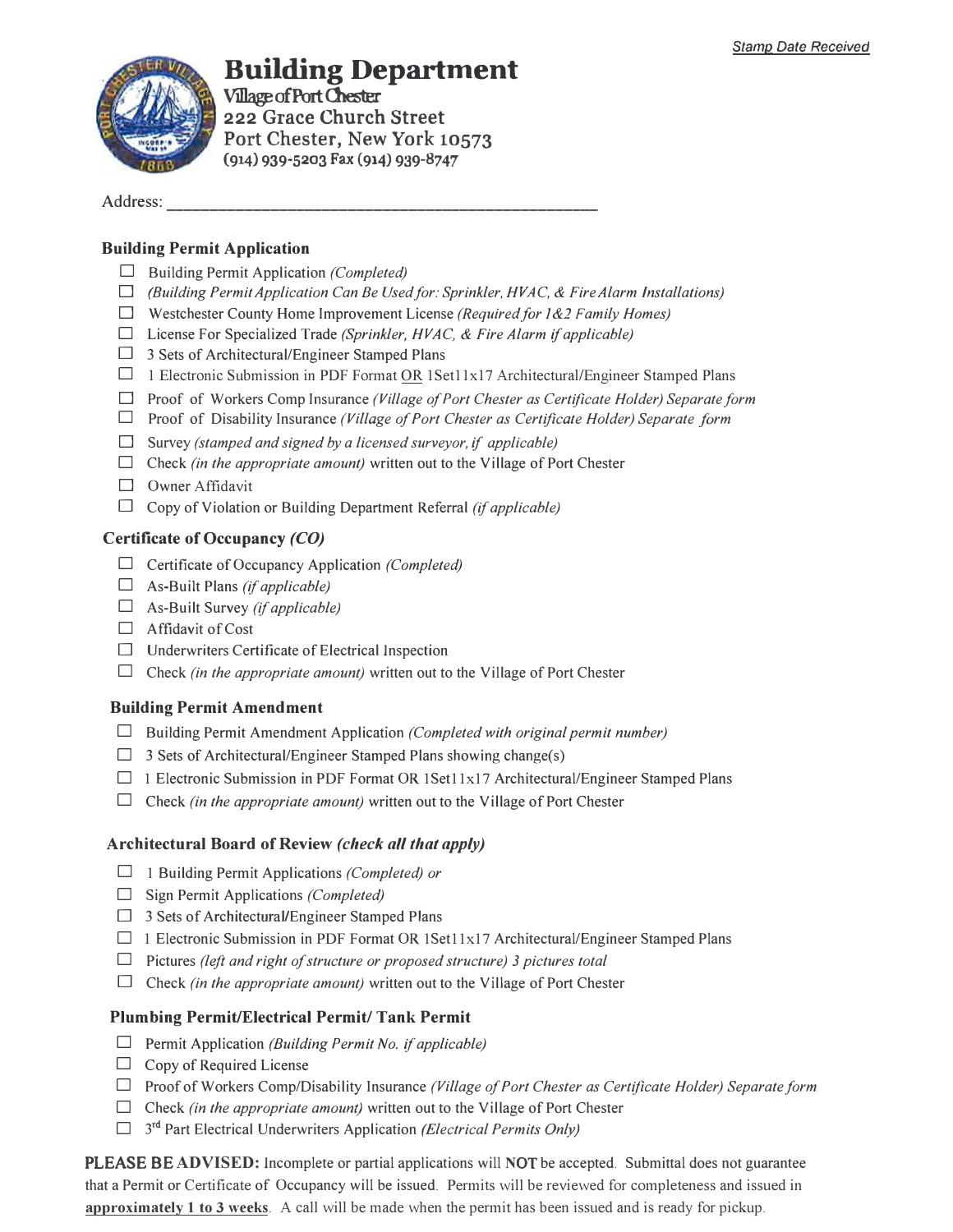#### STATE OF NEW YORK **WORKERS' COMPENSATION BOARD**

## CERTIFICATE OF NYS WORKERS' COMPENSATION INSURANCE COVERAGE

| 1a, Legal Name & Address of Insured (Use street address only)                                                                                     | 1b. Business Telephone Number of Insured                                           |
|---------------------------------------------------------------------------------------------------------------------------------------------------|------------------------------------------------------------------------------------|
|                                                                                                                                                   | 1c. NYS Unemployment Insurance Employer<br><b>Registration Nuniber of Insured</b>  |
| Work Location of Insured (Only required if coverage is specifically<br>limited to certain locations in New York State, i.e., a Wrap-Up<br>Policy) | 1d. Federal Employer Identification Number of Insured<br>or Social Security Number |
| 2. Name and Address of the Entity Requesting Proof of<br>Coverage (Entity Being Listed as the Certificate Holder)                                 | 3a. Name of Insurance Carrier                                                      |
| Village of Port Chester                                                                                                                           | 3b. Policy Number of entity listed in box "1a"                                     |
| 222 Grace Church Street<br>Port Chester, NY 10573                                                                                                 | 3c. Policy effective period                                                        |
|                                                                                                                                                   | to                                                                                 |
|                                                                                                                                                   | 3d. The Proprietor, Partners or Executive Officers are                             |
|                                                                                                                                                   | Included. (Only check how if all partners/officers included).                      |
|                                                                                                                                                   | all excluded or certain partners/officers excluded.                                |
|                                                                                                                                                   |                                                                                    |

This certifies that the insurance carrier indicated above in box "3" insures the business referenced above in box "1a" for workers' compensation under the New York State Workers' Compensation Law. (To use this form, New York (NY) must be listed under ftem 3A on the INFORMATION PAGE of the workers' compensation insurance policy). The Insurance Carrier or its licensed agent will send this Certificate of Insurance to the entity listed above as the certificate holder in box "2".

The Insurance Carrier will als**o notify the above** certificate holder within 10 days IF a policy is canceled due to nonpayment of premiums or within 30 days IF there are reasons other than nonpayment of premiums that cancel the policy or eliminate the instred from the coverage indicated on this Certificate. (These notices may be sent by regular mail.) Otherwise, this Certificate is valid for one year after this form is approved by the insurance carrier or its licensed agent, or until the policy expiration date listed in box "3c", whichever is cartier.

Please Note: Upon the cancellation of the workers' compensation policy indicated on this form, if the business continues to be named on a permit, license or contract issued by a certificate holder, the business must provide that certificate holder with a new Certificate of Workers' Compensation Coverage or other authorized proof that the business is complying with the mandatory coverage requirements of the New York State Workers' Compensation Law.

Under penalty of perjury, I certify that I am an authorized representative or licensed agent of the insurance carrier referenced above and that the named insured has the coverage as depicted on this form.

| Approved by: | (Print name of undustized representative or ficensed agent of insurance currier). |        |
|--------------|-----------------------------------------------------------------------------------|--------|
| Approved by: | (Signature)                                                                       | (Date) |
| Title:       |                                                                                   |        |

Telephone Number of authorized representative or licensed agent of insurance carrier:  $\frac{1}{1-\frac{1}{2}}$ 

Please Note: Only insurance carriers and their licensed agents are unborized to issue Form C-105.2. Insurance brokers are NOT anthorized to issue it.

 $C-105.2(9-07)$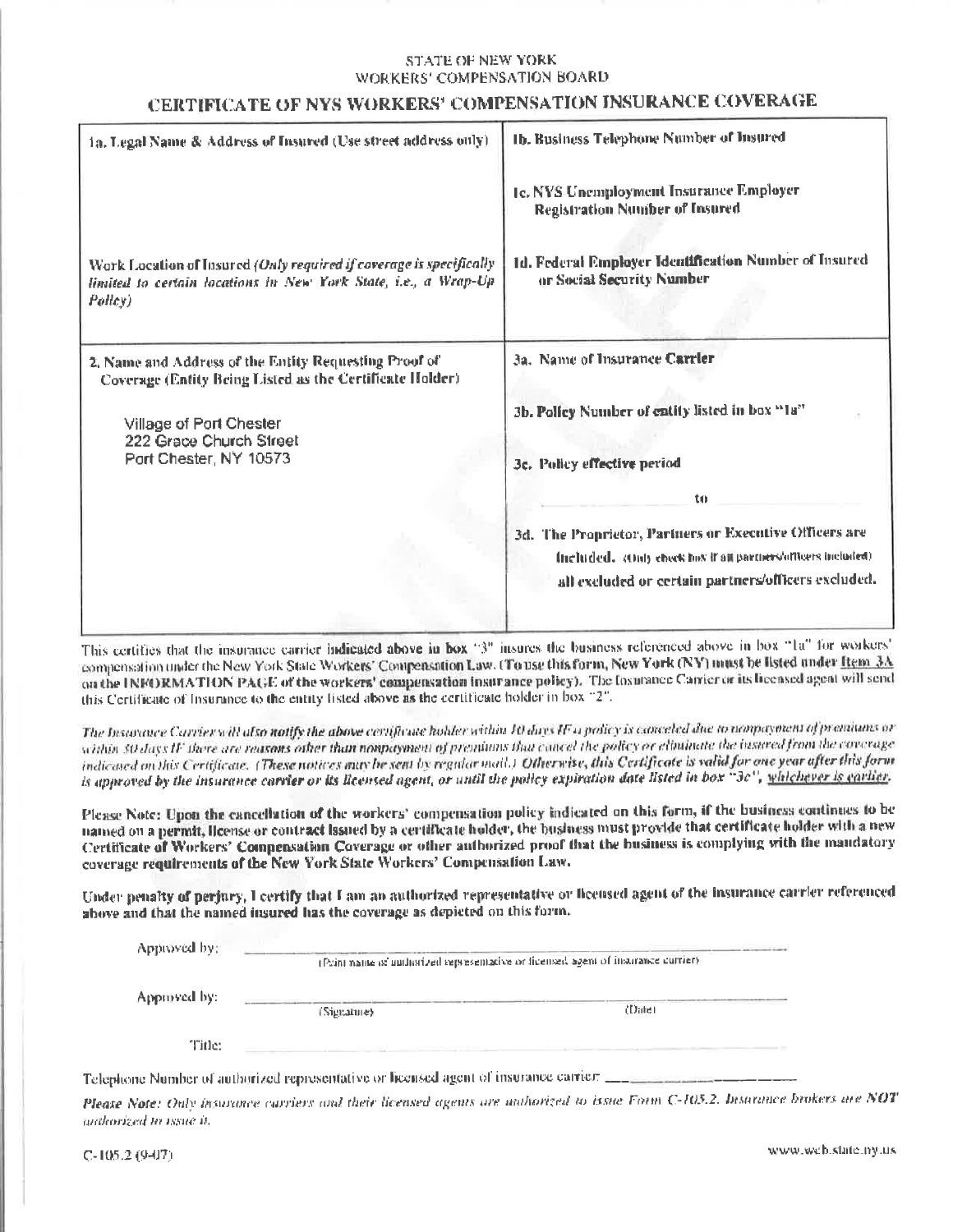# **Workers' Compensation Law**

# Section 57. Restriction on issue of permits and the entering into contracts unless compensation is secured.

1. The head of a state or municipal department, board, commission or office authorized or required by law to issue any permit for or in connection with any work involving the employment of employees in a hazardous employment defined by this chapter, and notwithstanding any general or special statute requiring or authorizing the issue of such permits, shall not issue such permit unless proof duly subscribed by an insurance carrier is produced in a form satisfactory to the chair, that compensation for all employees has been secured as provided by this chapter. Nothing herein, however, shall be construed as creating any liability on the part of such state or municipal department, board, commission or office to pay any compensation to any such employee if so employed.

2. The head of a state or municipal department, board, commission or office authorized or required by law to enter into any contract for or in connection with any work involving the employment of employees in a hazardous employment defined by this chapter, notwithstanding any general or special statute requiring or authorizing any such contract, shall not enter into any such contract unless proof duly subscribed by an insurance carrier is produced in a form satisfactory to the chair, that compensation for all employees has been secured as provided by this chapter.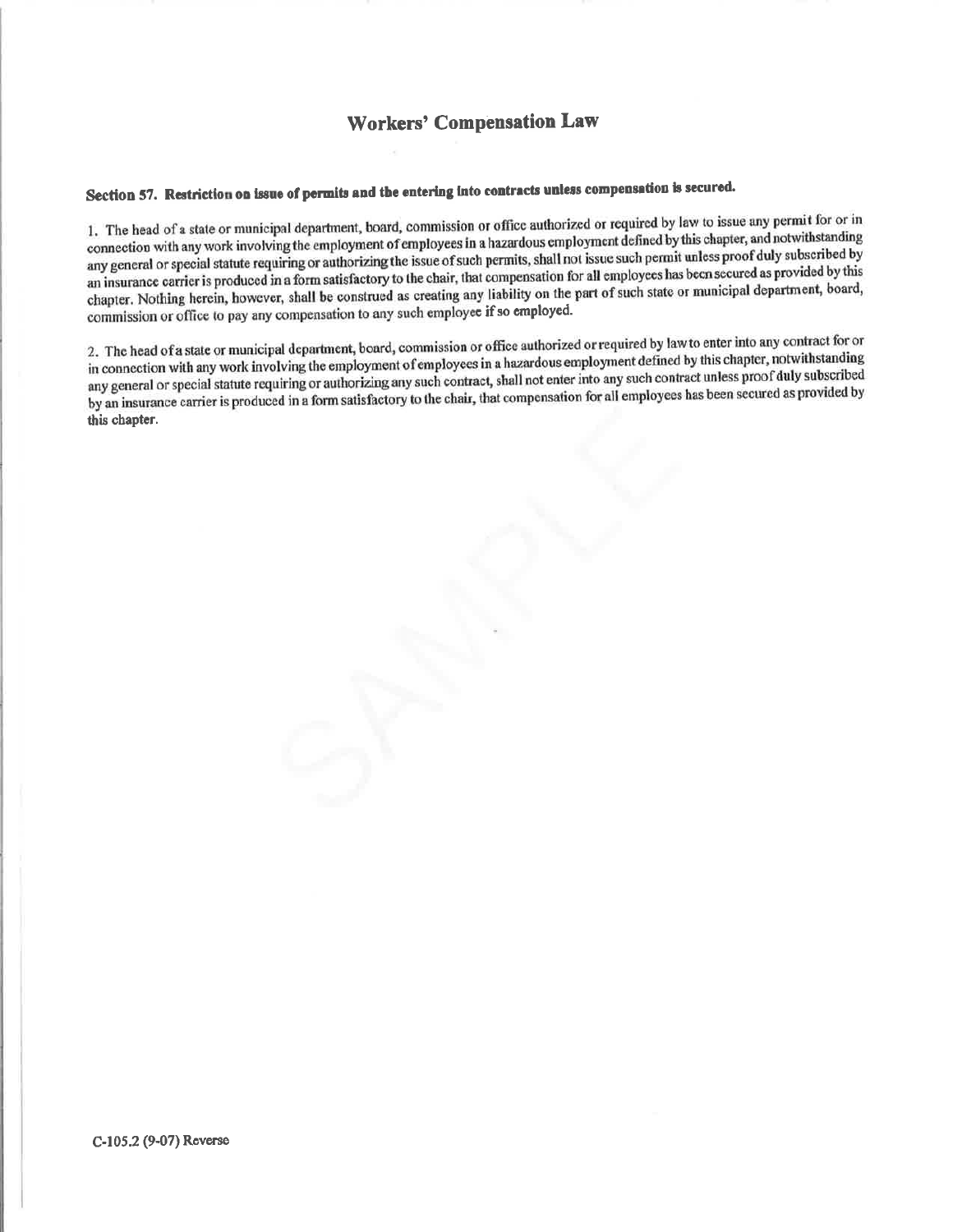#### STATE OF NEW YORK WORKERS' COMPENSATION BOARD

## CERTIFICATE OF INSURANCE COVERAGE UNDER THE NYS DISABILITY BENEFITS LAW

|                                                                                                                                                                                                     | PART 1. To be completed by Disability Benefits Carrier or Licensed Insurance Agent of that Carrier                                                                                                                                                                                                                                                                                                                                                                                                                                                                                               |
|-----------------------------------------------------------------------------------------------------------------------------------------------------------------------------------------------------|--------------------------------------------------------------------------------------------------------------------------------------------------------------------------------------------------------------------------------------------------------------------------------------------------------------------------------------------------------------------------------------------------------------------------------------------------------------------------------------------------------------------------------------------------------------------------------------------------|
| la. Legal Name and Address of Insured (Use street address only)                                                                                                                                     | 1b. Business Telephone Number of Insured<br>1c. NYS Uncorployment Insurance Employer Registration<br>Number of Insured<br>1d. Federal Employer Identification Number of Insured or<br>Social Security Number                                                                                                                                                                                                                                                                                                                                                                                     |
| 2. Name and Address of the Entity Requesting Proof of<br>Coverage (Entity Being Listed as the Certificate Holder)<br>Village of Port Chester<br>222 Grace Church Street<br>Port Chester, NY 10573   | 3a. Name of Insurance Carrier<br>3b. Policy Number of entity listed in hox "1a":<br>3c. Policy effective period:<br>$\mathbf{1}_{\mathbf{1}_{\mathbf{2}_{\mathbf{3}}\mathbf{3}_{\mathbf{4}}\mathbf{4}_{\mathbf{5}}\mathbf{4}_{\mathbf{5}}\mathbf{5}_{\mathbf{6}}\mathbf{6}_{\mathbf{7}_{\mathbf{8}}\mathbf{4}_{\mathbf{8}}\mathbf{6}_{\mathbf{8}}\mathbf{6}_{\mathbf{9}_{\mathbf{9}}\mathbf{6}_{\mathbf{9}}\mathbf{6}_{\mathbf{9}}\mathbf{6}_{\mathbf{9}}\mathbf{6}_{\mathbf{9}_{\mathbf{9}}\mathbf{6}_{\mathbf{9}}\mathbf{6}_{\mathbf{9}}\mathbf{6}_{\mathbf{$                                  |
| 4. Policy covers:<br>a.   All of the employer's employees cligible under the New York Disability Benefits Law                                                                                       |                                                                                                                                                                                                                                                                                                                                                                                                                                                                                                                                                                                                  |
| $\mathbf{b}$ . $\Box$ Only the following class or classes of the employer's employees:                                                                                                              |                                                                                                                                                                                                                                                                                                                                                                                                                                                                                                                                                                                                  |
| that the named insured has NYS Disability Benefits insurance coverage as described above.<br>Date Signed<br>carrier, this certificate is COMPLETE. Mail it directly to the certificate builder.     | Under penalty of perjury, I certify that I am an authorized representative or licensed agent of the insurance carrier referenced above and<br>By<br>(Sigmature of instrume corrier's outhorized representative or NYS Licensed Insurance Agent of that insurance carrier)<br>Title.<br>IMPORTANT: If hox "4n" is checked, and this form is signed by the insurance carrier's authorized representative or NYS Licensed Insurance Agent of that<br>If bux "4b" is checked, this certificate is NOT COMPLETE for purposes of Section 220, Subd. 8 of the Disubility Beachts Low. It must be mailed |
|                                                                                                                                                                                                     | for completion to the Workers' Compensation Board, DB Plans Acceptance Unit, 20 Park Street, Albany, New Vork 12207.                                                                                                                                                                                                                                                                                                                                                                                                                                                                             |
| According to information maintained by the NYS Workers' Compensation Board, the above-named employer has complied with the NYS<br>Disability Benefits Law with respect to all of his/her employees. | PART 2. To be completed by NYS Workers' Compensation Board (Only if box "4h" of Part 1 has been checked)<br><b>State Of New York</b><br>Workers' Compensation Board                                                                                                                                                                                                                                                                                                                                                                                                                              |
|                                                                                                                                                                                                     |                                                                                                                                                                                                                                                                                                                                                                                                                                                                                                                                                                                                  |
| Date Signed<br><u>___________________________</u>                                                                                                                                                   | By<br>(Signature of NYS Workers' Compensation Board Employee)                                                                                                                                                                                                                                                                                                                                                                                                                                                                                                                                    |

Please Note: Only insurance corriers licensed to write NYS disability benefits insurance policies and NYS licensed insurance agents of<br>those insurance carriers are authorized to issue Form DB-120.1. Insurance brokers are N

DB-120.1 (5-06)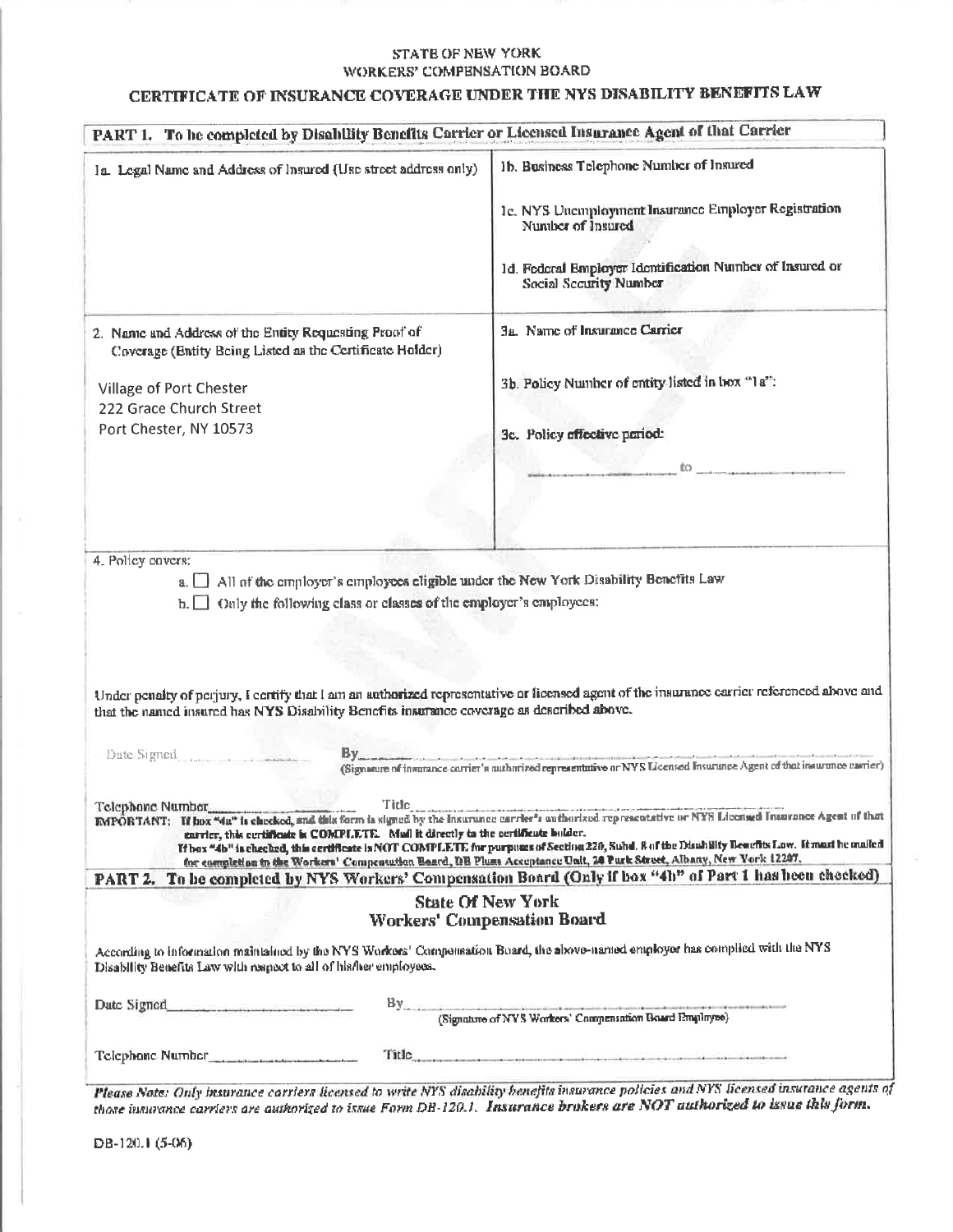#### **Additional Instructions for Form DB-120.1**

By signing this form, the insurance carrier identified in box "3" on this form is certifying that it is insuring the business referenced in box "la" for disability benefits under the New York State Disability Benefits Law The Insurance Carrier or its licensed agent will send this Certificate of Insurance to the entity listed as the certificate holder in box "2". This Certificate is valid for the earlier of one year after this form is approved by the insurance carrier or its licensed agent, or the policy expiration date listed in box "3c".

Please Note: Upon the cancellation of the disability benefits policy indicated on this form, if the business continues to be named on a permit, license or contract issued by a certificate holder, the business must provide that certificate holder with a new Certificate of NYS Disability Benefits Coverage or other authorized proof that the business is complying with the mandatory coverage requirements of the New York State Disability Benefits Law

#### **DISABILITY BENEFITS LAW**

#### §220. Subd. 8

(a) The head of a state or municipal department, board, commission or office authorized or required by law to issue any permit for or in connection with any work involving the employment of employees in employment as defined in this article, and not withstanding any general or special statute requiring or authorizing the issue of such permits, shall not issue such permit unless proof duly subscribed by an insurance carrier is produced in a form satisfactory to the chair, that the payment of disability benefits for all employees has been secured as provided by this article. Nothing herein, however, shall be construed as creating any liability on the part of such state or municipal department, board, commission or office to pay any disability benefits to any such employee if so employed.

(b) The head of a state or municipal department, board, commission or office authorized or required by law to enter into any contract for or in connection with any work involving the employment of employees in employment as defined in this article, and notwithstanding any general or special statute requiring or authorizing any such contract, shall not enter into any such contract unless proof duly subscribed by an insurance carrier is produced in a form satisfactory to the chair, that the payment of disability benefits for all employees has been secured as provided by this article.

DB-120.1 (5-06) Reverse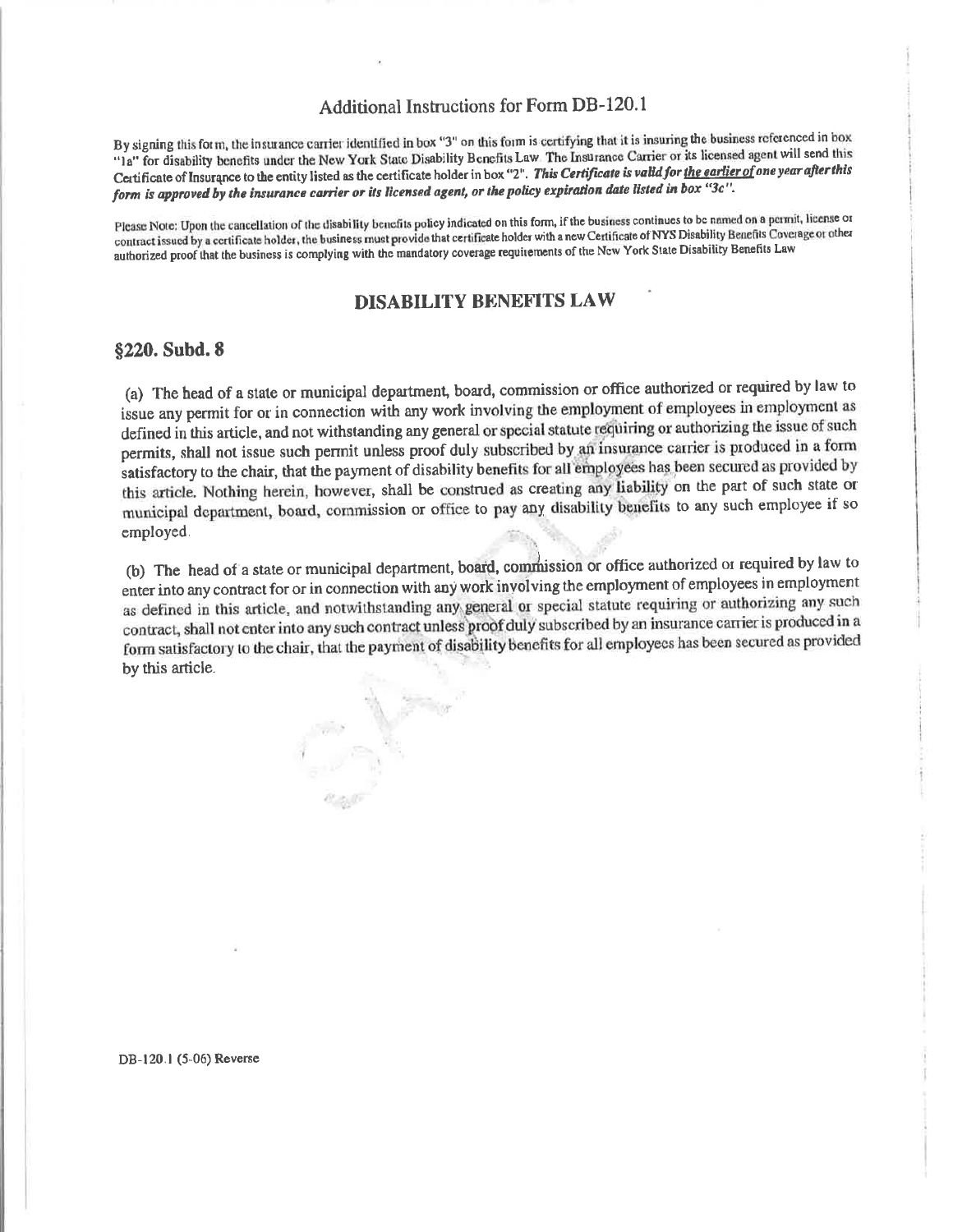The general municipal law is amended by adding a new section 125 to read as follows:

125. ISSUANCE OF BUILDING PERMITS. NO CITY, TOWN OR VILLAGE SHALL ISSUE A BUILDING PERMIT WITHOUT OBTAINING FROM THE PERMIT APPLICANT EITHER:

1. PROOF DULY SUBSCRIBED THAT WORKERS' COMPENSATION INSURANCE AND DISABILITY BENEFITS COVERAGE ISSUED BY AN INSURANCE CARRIER IN A FORM SATISFACTORY TO THE CHAIR OF THE WORKERS' COMPENSATION BOARD AS PROVIDED FOR IN SECTION FIFTY-SEVEN OF THE WORKERS' COMPENSATION LAW IS EFFECTIVE; OR

2. AN AFFIDAVIT THAT SUCH PERMIT APPLICANT HAS NOT ENGAGED AN EMPLOYER OR ANY EMPLOYEES AS THOSE TERMS ARE DEFINED IN SECTION TWO OF THE WORKERS' COMPENSATION LAW TO PERFORM WORK RELATING TO SUCH BUILDING PERMIT.

## Implementing Section 125 of the General Municipal Law

#### 1. General Contractors -- Business Owners and Certain Homeowners

For businesses and certain homeowners listed as the general contractors on building permits, proof that they are in compliance with Section 57 of the Workers' Compensation Law (WCL) is ONE of the following forms that indicate that they are:

- insured (C-105.2 or U-26.3),  $\bullet$
- $\bullet$ self-insured (SI-12), or
- are exempt (CE-200),  $\bullet$

under the mandatory coverage provisions of the WCL. Any residence that is not a 1, 2, 3 or 4 Family, Owner-occupied Residence is considered a business (income or potential income property) and must prove compliance by filing one of the above forms.

#### 2. Owner-occupied Residences

For homeowners of a 1, 2, 3 or 4 Family, Owner-occupied Residence, proof of their exemption from the mandatory coverage provisions of the Workers' Compensation Law when applying for a building permit is to file form BP-1 (12/08).

- Form BP-1shall be filed if the homeowner of a 1, 2, 3 or 4 Family, Owner-occupied Residence is listed as the general  $\bullet$ contractor on the building permit, and the homeowner:
	- is performing all the work for which the building permit was issued him/herself,  $\Diamond$
	- is not hiring, paying or compensating in any way, the individual(s) that is(are) performing all the work for  $\Diamond$ which the building permit was issued or helping the homeowner perform such work, or
	- has a homeowner's insurance policy that is currently in effect and covers the property for which the building  $\Diamond$ permit was issued AND the homeowner is hiring or paying individuals a total of less than 40 hours per week (aggregate hours for all paid individuals on the jobsite) for the work for which the building permit was issued.
- If the homeowner of a 1, 2, 3 or 4 Family, Owner-occupied Residence is hiring or paying individuals a total of 40 hours or MORE in any week (aggregate hours for all paid individuals on the jobsite) for the work for which the building permit was issued, then the homeowner may not file the "Affidavit of Exemption" form, BP-1(12/08), but shall either:
	- acquire appropriate workers' compensation coverage and provide appropriate proof of that coverage on forms  $\Diamond$ approved by the Chair of the NYS Workers' Compensation Board to the government entity issuing the building permit (the C-105.2 or U-26.3 form), OR
	- have the general contractor, (performing the work on the 1, 2, 3 or 4 family, owner-occupied residence ♦ (including condominiums) listed on the building permit) provide appropriate proof of workers' compensation coverage, or proof of exemption from that coverage on forms approved by the Chair of the NYS Workers' Compensation Board to the government entity issuing the building permit.

**BP-1 (12/08) Reverse** 

www.wcb.ny.gov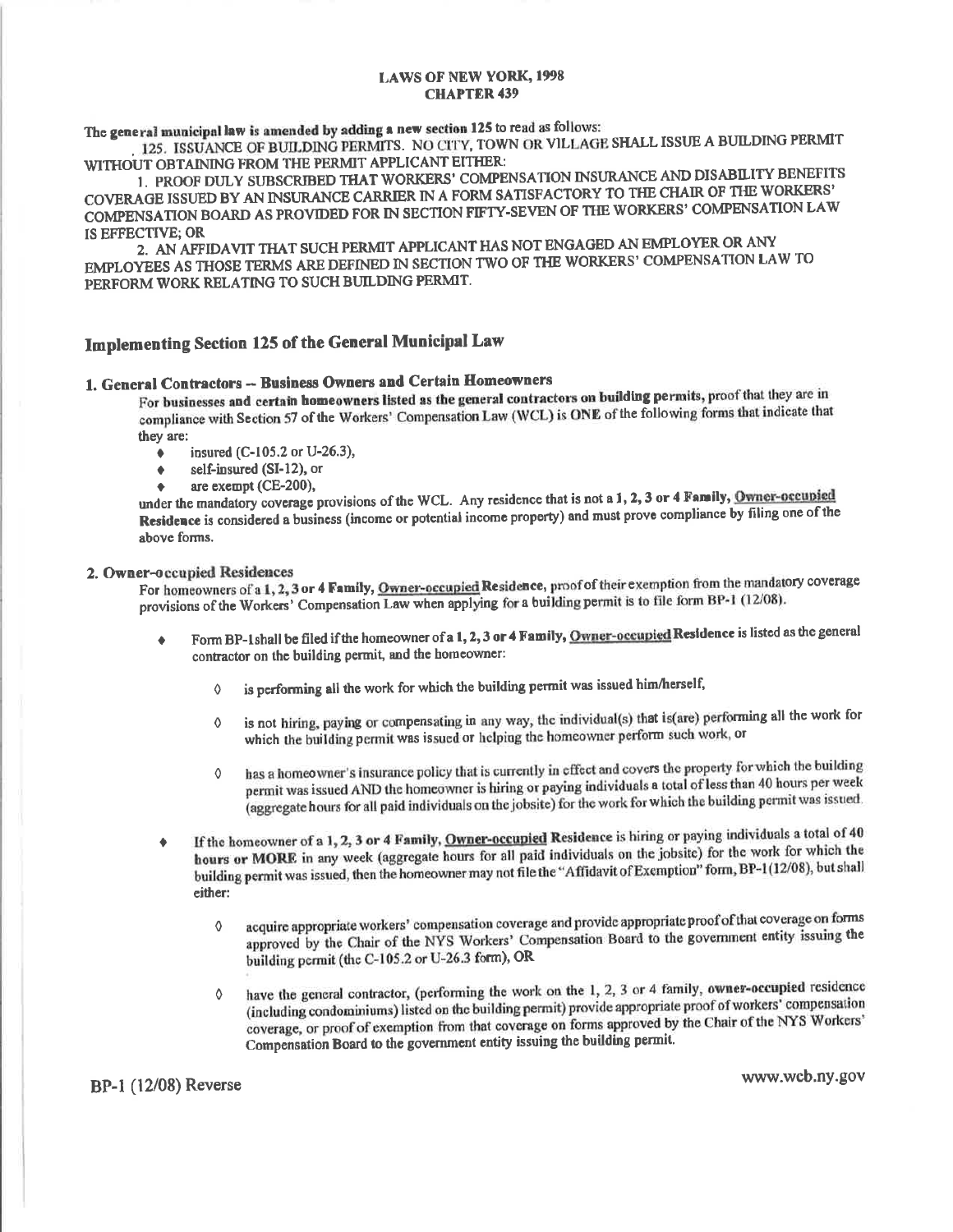

#### Certificate of Attestation of Exemption From New York State Workers' Compensation and/or Disability Benefits Insurance Coverage

\*This form cannot be used to waive the workers' compensation rights or obligations of any party. \*\*

The applicant may use this Certificate of Attestation of Exemption ONLY to show a government entity that New York State specific workers' compensation and/or disability benefits insurance is not required. The applicant may  $\underline{NOT}$  use this form to show another business or that business's insurance carrier that such insurance is not required.

Please provide this form to the government entity from which you are requesting a permit, license or contract. This Certificate will not be accepted by government officials one year after the date printed on the form.

| In the Application of                                        | Business Applying For:                                                                                                                 |
|--------------------------------------------------------------|----------------------------------------------------------------------------------------------------------------------------------------|
| (Legal Entity Name and Address):                             | <b>BUILDING PERMIT</b>                                                                                                                 |
| Company/Owner NAME<br>Street Address<br>City, State Zip Code | From: VILLAGE OF PORT CHESTER<br>222 Grace Church Street<br>Port Chester, NY 10573<br>The location of where work will be performed is: |
| Telephone                                                    | Estimated dates necessary to complete work associated with the building permit are from                                                |
| Federal ID Number                                            | ю                                                                                                                                      |

#### Workers' Compensation Exemption Statement:

The above named business is certifying that it is NOT REQUIRED TO OBTAIN NEW YORK STATE SPECIFIC WORKERS' COMPENSATION INSURANCE COVERAGE for the following reason:

The business is owned by one individual and is not a corporation. Other than the owner, there are no employees, day labor, leased employees, borrowed employees, part-time employees, urpaid volunteers (including family members) or subcontractors.

Disability Benefits Exemption Statement:

The above named business is certifying that it is NOT REQUIRED TO OBTAIN NEW YORK STATE STATUTORY DISABILITY BENEFITS INSURANCE COVERAGE for the following reason:

The business is owned by one individual or is a partnership (LLC, LLP, PLLP or a RLLP) under the laws of New York Stare and is not a corporation; or is a one or two person owned corporation, with those individuals owning all of the stock and holding all offices of the corporation (in a two person owned corporation, each individual must be an officer and own at least one share of stock) or is a business with no NYS location. In addition, the business does not require disability benefits coverage at this time since it has not employed one or more individuals on at least 30 days in any calendar year in New York State. (Independent contractors are not considered to be employees under the Disability Benefits Law.)

I, JOHN SMITH, am the Sole Proprietor with the above-named legal entity. I affirm that due to my position with the above-named business I have the knowledge, information and authority to make this Certificate of Attestation of Exemption. I hereby affirm that the statements made herein are true, that I have not made any materially false statements and I make this Certificate of Attestation of Exemption under the penalties of perjury. I further affirm that I understand that any false statement, representation or concealment will subject me to felony criminal prosecution, including jail and civil liability in accordance with the Workers' Compensation Law and all other New York State laws. By submitting this Certificate of Attestation of Exemption to the government entity listed above I also hereby affirm that if circumstances change so that workers' compensation insurance and/or disability benefits coverage is required, the above-named legal entity will immediately acquire appropriate New York State specific workers' compensation insurance and/or disability benefits coverage and also immediately furnish proof of that coverage on forms approved by the Chair of the Workers' Compensation Board to the government entity listed above.

| SIGN<br>HERE | Signature:                          | Date: |                                 |
|--------------|-------------------------------------|-------|---------------------------------|
|              | <b>Exemption Certificate Number</b> |       | NYS Workers' Compensation Board |

CE-200 (Draft 06/02/08)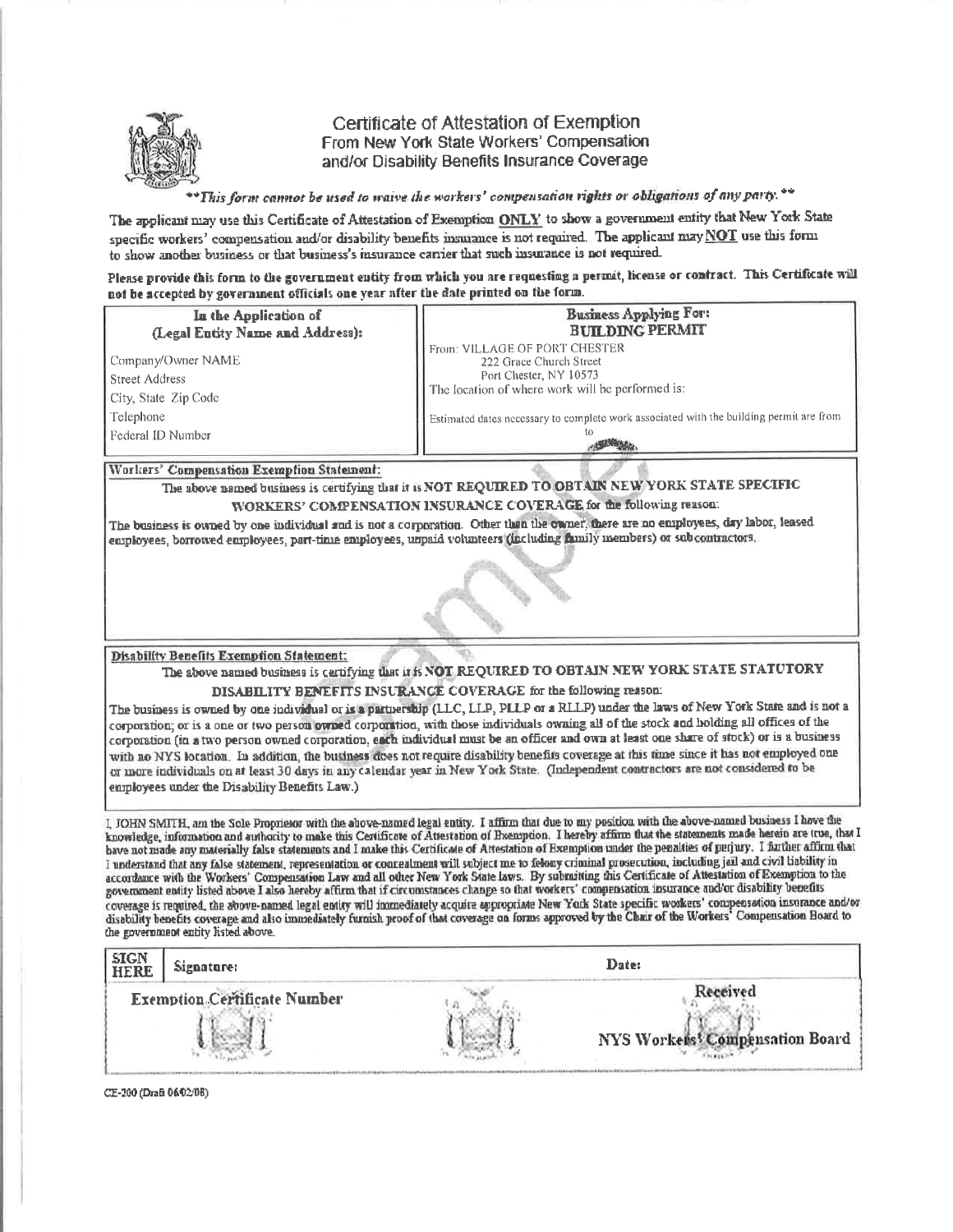# Affidavit of Exemption to Show Specific Proof of Workers' Compensation Insurance Coverage for a 1, 2, 3 or 4 Family, Owner-occupied Residence

\*\* This form cannot be used to waive the workers' compensation rights or obligations of any party.\*\*

Under penalty of perjury, I certify that I am the owner of the 1, 2, 3 or 4 family, owner-occupied residence (including condominiums) listed on the building permit that I am applying for, and I am not required to show specific proof of workers' compensation insurance coverage for such residence because (please check the appropriate box):

- I am performing all the work for which the building permit was issued.
- I am not hiring, paying or compensating in any way, the individual(s) that is (are) performing all the work for which the building permit was issued or helping me perform such work.
- I have a homeowners insurance policy that is currently in effect and covers the property listed on the attached building permit AND am hiring or paying individuals a total of less than 40 hours per week (aggregate hours for all paid individuals on the jobsite) for which the building permit was issued.

I also agree to either:

 $\Box$ 

П

 $\Box$ 

- acquire appropriate workers' compensation coverage and provide appropriate proof of that coverage on forms approved by the Chair of the NYS Workers' Compensation Board to the government entity issuing the building permit if I need to hire or pay individuals a total of 40 hours or more per week (aggregate hours for all paid individuals on the jobsite) for work indicated on the building permit, or if appropriate, file a CE-200 exemption form; OR
- have the general contractor, performing the work on the 1, 2, 3 or 4 family, owner-occupied residence  $\blacklozenge$ (including condominiums) listed on the building permit that I am applying for, provide appropriate proof of workers' compensation coverage or proof of exemption from that coverage on forms approved by the Chair of the NYS Workers' Compensation Board to the government entity issuing the building permit if the project takes a total of 40 hours or more per week (aggregate hours for all paid individuals on the jobsite) for work indicated on the building permit.

| (Signature of Homeowner)                            | (Date Signed)                            |
|-----------------------------------------------------|------------------------------------------|
| (Homeowner's Name Printed)                          | Home Telephone Number                    |
| Property Address that requires the building permit: | day of<br>Sworn to before me this ______ |
|                                                     | (County Clerk or Notary Public)          |
|                                                     | $\infty$                                 |

Once notarized, this BP-1 form serves as an exemption for both workers' compensation and disability benefits insurance coverage.

 $BP-1(12/08)$